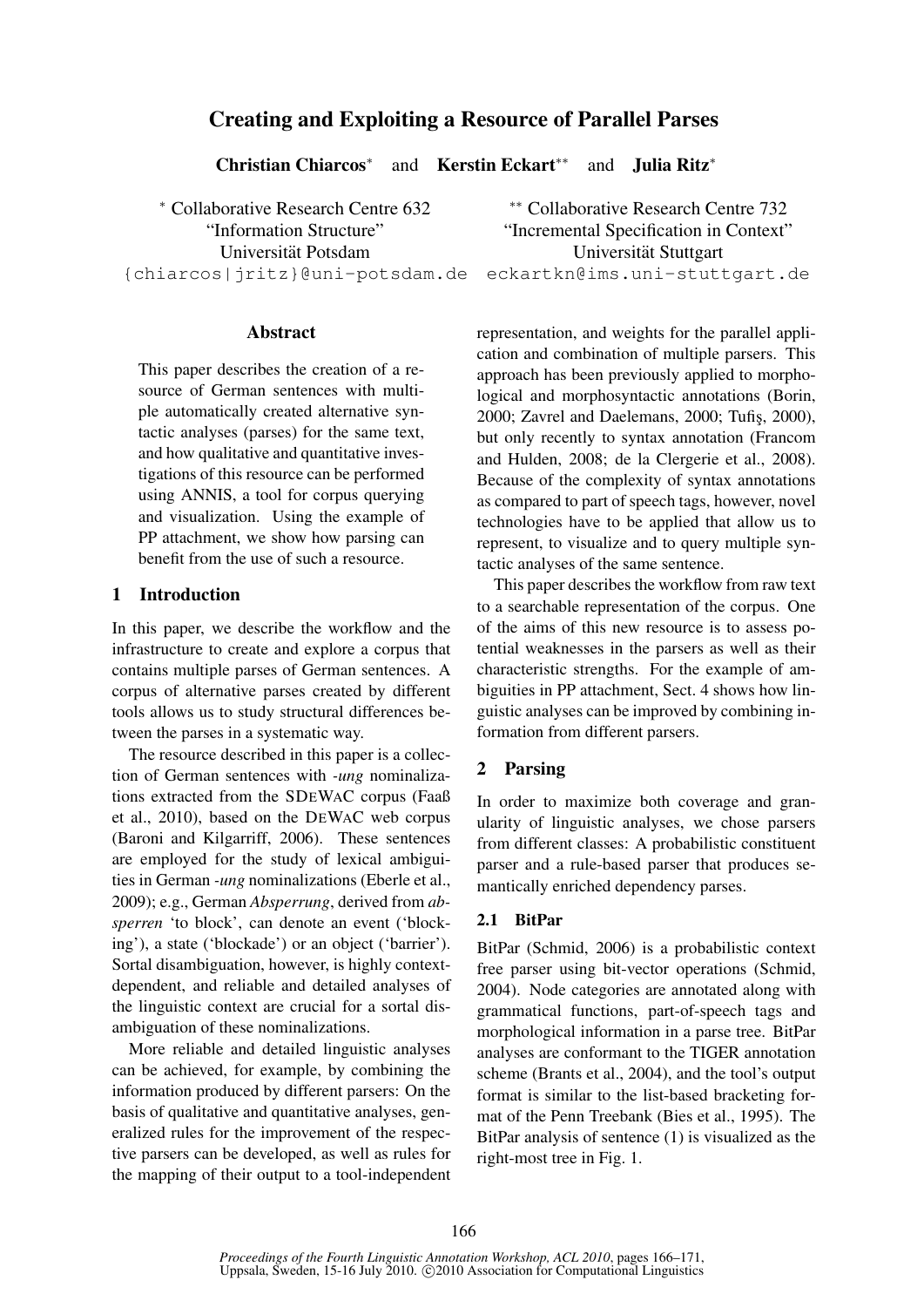(1) *Der Dax reagiert derzeit* the Dax reacts presently on *auf die* the *Meldungen aus* messages from London *London.* 'Presently, the Dax [German stock index, N.B.] is reacting to the news from London.'

### 2.2 B3 Tool

The second parser applied here is the B3 Tool (Eberle et al., 2008), a rule-based parser that provides syntactic-semantic analyses that combine dependency parsing with FUDRT representations.<sup>1</sup> The B3 Tool is developed on the basis of a research prototype by  $Lingenio<sup>2</sup>$  in the context of a project on lexical ambiguities in German nominalizations<sup>3</sup>.

For further processing, the output of the B3 Tool is converted into a PTB-style bracketing format similar to that used by BitPar. This transformation involves the generation of a constituency graph from the original dependency analysis: In the first step, rules are used that insert nodes and projections as described by Eberle (2002). Then, another transformation step is necessary: As the B3 Tool aims for an abstract, flat semantics-oriented structure, certain aspects of the surface structure are not represented in its output and need to be restored in order to create analyses that can be aligned with constituent-based representations. For example, punctuation marks do not appear as leaves of the syntactic tree, as their contribution is included in the description of the head verb. Similarly, auxiliaries are not represented as individual words in the B3 output, as their tense and aspect information is integrated with the event description that corresponds to the head verb. $4$  As we focus on the integration of multiple syntactic analyses, leaves from the B3 Tool output that represent semantic information were not considered, e.g., information on coreference.

The converted B3 analysis of sentence (1) is visualized as the left tree in Fig. 1.

<sup>2</sup>http://www.lingenio.de/English/

<sup>3</sup>Project B3 of the Collaborative Research Centre (Sonderforschungsbereich) SFB 732, Stuttgart, Germany.

## 3 Querying and Visualizing Alternative Parses

In order to integrate multiple annotations created by different tools, we employ a generic XML format, PAULA XML (Dipper and Götze, 2005). PAULA XML is an XML linearization of the data model underlying the ANNIS data base.<sup>5</sup> It is comparable to NITE XML (Carletta et al., 2005) and GrAF (Ide, 2007). PAULA XML supports diverse data structures (trees, graphs, and flat spans of tokens) and allows for conflicting hierarchies.

The integrated PAULA representation of the multiple-parses corpus can be accessed using AN-NIS, a web interface for querying and visualizing richly annotated corpora. Fig. 1 shows the ANNIS interface: top left is the query field; below that is the 'match count' field (presenting the number of instances matching the query). Below this field is the list of corpora the user choses from. Matches are visualized in the right window. Tokens and token-level annotations are shown in a Key Word In Context (KWIC) view (upper part of the search result pane in Fig. 1), e.g., B3 morphology (2nd row), BitPar parts of speech (3rd row), and BitPar morphology (4th row). Trees are visualized with the Tree view (below KWIC view).

#### 4 Exploiting multiple parses

The goal of our research is to develop rules for the combination of BitPar and B3 parses such that the resulting merged parse provides more reliable linguistic analyses than the ones provided by either alone. The rule-based B3 Tool provides deep semantic analyses. B3 parses are thus generally richer in information than BitPar parses. Certain ambiguities, however, are not resolved but rather represented by underspecification. In this section, we explore the possibility to employ BitPar parses to resolve such underspecifications.

#### 4.1 Studying PP attachment in ANNIS

The attachment of prepositional phrases is often ambiguous between high attachment (e.g., PP as a clausal adjunct) and low attachment (PP as a nominal modifier). In such cases, the B3 Tool employs underspecification, which is represented by a special edge label xprep. 6

<sup>&</sup>lt;sup>1</sup>Flat Underspecified Discourse Representation Theory (Eberle, 1997; Eberle, 2004)

<sup>&</sup>lt;sup>4</sup>For the study described here, punctuation marks were added to the surface structure but auxiliaries not yet. There are several possible approaches to dealing with these structural aspects (e.g. inserting empty elements, converting Bit-Par into B3-like representations, etc.). The discussion of these strategies is, however, beyond the scope of this technical paper.

<sup>5</sup> PAULA and ANNIS have been developed at the Collaborative Research Centre 632, http://www.sfb632. uni-potsdam.de/˜d1/annis/.

<sup>6</sup>The xprep label indicates underspecification as to whether the PP has to be attached to its parent node or a node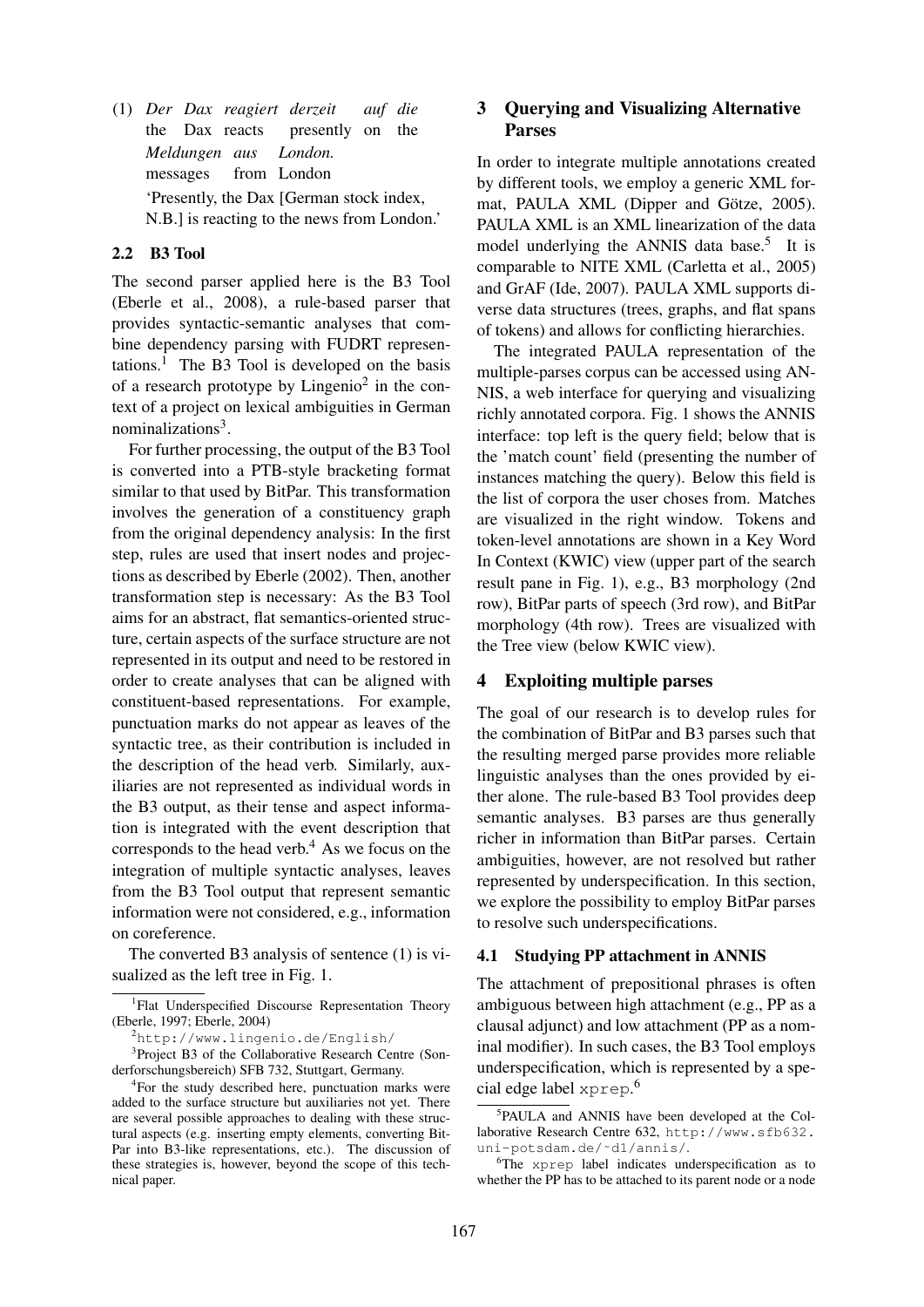

Figure 1: ANNIS2 screenshot with query results for OUERY 1

Using ANNIS, we retrieve all cases where a Bit-Par PP corresponds to a B3 PP with the edge labeled xprep (the query used to accomplish this will be referenced by QUERY 1 in the following). Fig. 1 illustrates an example match: The B3 PP (left tree) is attached to the root node with an edge label xprep; in the BitPar analysis (right tree), the prepositional phrase is correctly attached to the other PP node.

Using an extended query, we conducted a quantitative analysis comparing the node labels assigned to the parent node of the respective PPs in BitPar parses and B3 parses.

Considering only those matches where the B3 parent node was either VP or S (85%, 35 of 41), high attachment is indicated by BitPar labels VP or S for the BitPar parent node (34%, 12 of 35) and low attachment by labels PP or NP (66%, 23 of 35). BitPar thus distinguishes low and high PP attachment, with a preference for low attachment in our data set.

Results of a subsequent qualitative analysis of the first 20 matches retrieved by this query are summarized in Tab. 1: Only 16% (3 of 19) Bit-Par predictions are incorrect, 32% (6 of 19) are possible (but different attachment would have produced a felicitous reading), and 53% (10 of 19) are correct. BitPar analyses of PP attachment are thus

| BitPar prediction | correct                             | possible | incorrect | total |
|-------------------|-------------------------------------|----------|-----------|-------|
| low               | 57%                                 | 36%      | 7%        | 14    |
| high              | 40%                                 | 20%      | 40%       | 5     |
| low or high       | 53%                                 | 32%      | 16%       | 10*   |
|                   | * one match (non-sentence) excluded |          |           |       |

Table 1: Qualitative analysis of the first 20 matches

relatively reliable, and where the B3 Tool indicates underspecification with respect to PP attachment, the point of attachment can be adopted from the BitPar parse. With such a merging of BitPar parses and B3 parses, a more detailed and more reliable analysis is possible.

#### 4.2 Merging B3 and BitPar parses

With the information from the comparison of Bit-Par and B3 Tool attachments, a workflow is imaginable where both parsers are applied in parallel, and then their output is merged into a common representation. As opposed to traditional approaches that reduce parse integration to a selec-

dominated by its parent.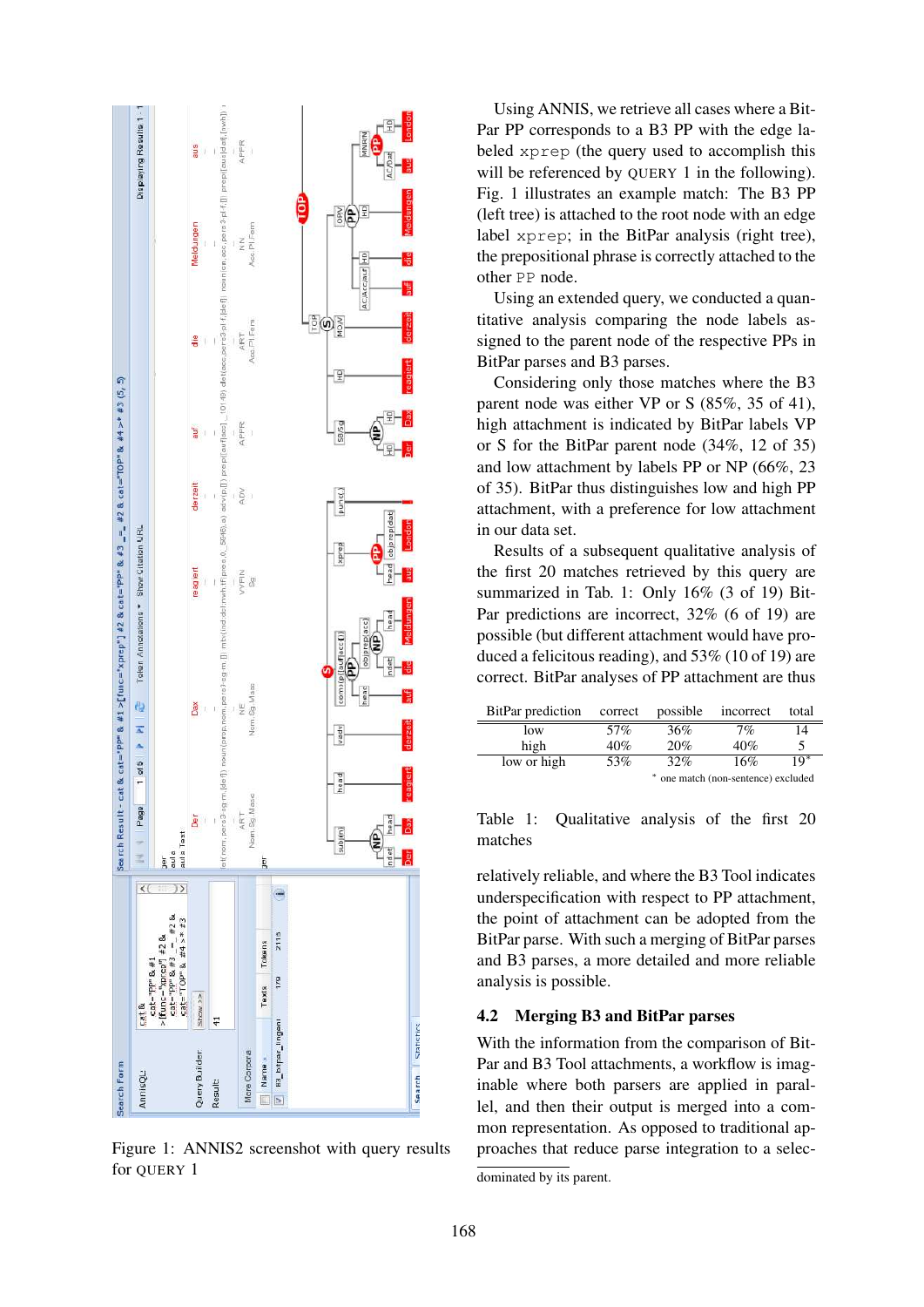tion between entire parses, cf. Crysmann et al. (2002), we employ a full merging between B3 parses and BitPar parses. This merging is based on hand-crafted rules that express preferences between pieces of information from one parse or the other in accordance with the results of quantitative and qualitative analyses as described above.

B3 parses can be enriched with structural information from BitPar, e.g., by the following exemplaric rule:<sup>7</sup> if the B3 parse indicates underspecification with respect to the PP attachment point (QUERY 1), establish a dominance edge between (i) the correspondent of the Bitpar PP (the PP '*from London*' in the example) and (ii) the correspondent of its parent node (the PP '*to the news*'), and delete the original, underspecified B3 edge. The same procedure can also be applied to perform corrections of a parse, if further quantitative and qualitative studies indicate that, for example, the B3 parser systematically fails at a particular phenomenon.

In some cases, we may also want to employ context-dependent rules to exploit the advantageous characteristics of a specific parser, e.g., to preserve ambiguities. Example (2) illustrates that PP attachment has an effect on the sortal interpretation of *Absperrung* 'barrier/blocking/blockade': Different points of attachment can produce different possible readings. The PP *by the police* specifies the subject of the nominalized verb *absperren* 'to block'. This indicates that here, the event/state readings are preferred over the object (=entity) reading.

(2) Die Feuerwehr unterstützte die the fire brigade supported the *Absperrung durch die Polizei.* blocking by the police 'The fire brigade supported the police's blockade/blocking.'

### 5 Conclusion

In this paper, we described the creation of a resource of German sentences with parallel parses and the infrastructure employed to exploit this resource. We also identified possible fields of application for this resource: By querying this resource one finds strong tendencies regarding the relative reliability and level of detail of different parsers; on this basis, the strengths of several tools can be weighted, as represented, e.g., by generalized, context-dependent rules to combine the output of multiple parsers. Here, this approach was illustrated for two parsers and their combination to disambiguate PP attachment as part of a study of German *-ung* nominalizations. A future perspective could be to add more tools to the comparison, find out their characteristic strengths and perform a sort of weighted voting to decide when an analysis should be enhanced by the information from another one.

We have shown that the infrastructure provided by the ANNIS data base and the underlying data format PAULA can be employed to conduct this kind of research. Although originally developed for different purposes (representation and querying of richly annotated corpora), its generic character allowed us to apply it with more than satisfactory results to a new scenario.

Subsequent research may further exploit the potential of the ANNIS/PAULA infrastructure and the development of application-specific extensions. In particular, it is possible to register in ANNIS a problem-specific visualization for parallel parses that applies in place of the generic tree/DAG view for the namespaces bitpar and b3. Another extension pertains to the handling of conflicting tokenizations: The algorithm described by Chiarcos et al. (2009) is sufficiently generic to be applied to any PAULA project, but it may be extended to account for B3-specific deletions (Sect. 2.2). Further, ANNIS supports an annotation enrichment cycle: Matches are exported as WEKA tables, statistical, symbolic or neural classifiers can be trained on or applied to this data, and the modified match table can be reintegrated with the original corpus. This allows, for example, to learn an automatic mapping between B3 and Bit-Par annotations.

#### Acknowledgements

Collaborative Research Centre 732 (Universitat¨ Stuttgart) and Collaborative Research Centre 632 (Humboldt Universität zu Berlin and Universität Potsdam) are funded by Deutsche Forschungsgemeinschaft (DFG).

<sup>&</sup>lt;sup>7</sup>Other formulations are possible, see Heid et al.  $(2009)$ for the enrichment of BitPar parses with lexical knowledge from B3 parses.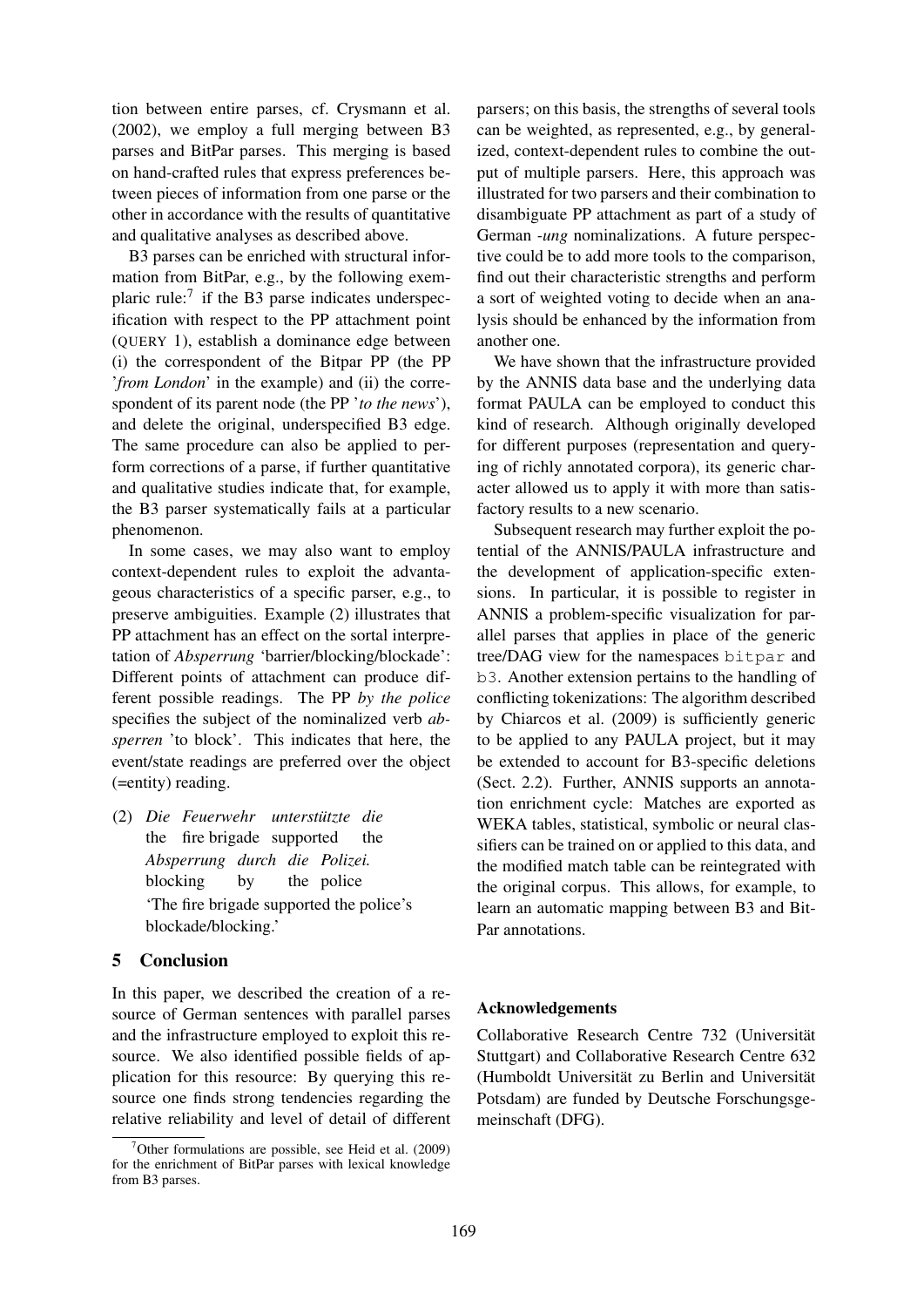### References

- Marco Baroni and Adam Kilgarriff. 2006. Large linguistically-processed Web corpora for multiple languages. In *Proceedings of the 11th Conference of the European Chapter of the Association for Computational Linguistics*, pages 87–90, Trento, Italy. EACL.
- Ann Bies, Mark Ferguson, Karen Katz, and Robert MacIntyre. 1995. Bracketing guidelines for treebank ii style penn treebank project. ftp://ftp.cis.upenn.edu/ pub/treebank/doc/manual/root.ps.gz (May 31, 2010). version of January 1995.
- Lars Borin. 2000. Something borrowed, something blue: Rule-based combination of POS taggers. In *Proceedings of the 2nd International Conference on Language Resources and Evaluation (LREC 2000)*, Athens, Greece, May, 31st – June, 2nd.
- Sabine Brants, Stefanie Dipper, Peter Eisenberg, Silvia Hansen, Esther König, Wolfgang Lezius, Christian Rohrer, George Smith, and Hans Uszkoreit. 2004. TIGER: Linguistic interpretation of a German corpus. *Research on Language and Computation*, 2(4):597–620.
- Jean Carletta, Stefan Evert, Ulrich Heid, and Jonathan Kilgour. 2005. The NITE XML Toolkit: data model and query. *Language Resources and Evaluation Journal (LREJ)*, 39(4):313–334.
- Christian Chiarcos, Julia Ritz, and Manfred Stede. 2009. By all these lovely tokens...: merging conflicting tokenizations. In *Proceedings of the Third Linguistic Annotation Workshop*, pages 35–43. Association for Computational Linguistics.
- Berthold Crysmann, Anette Frank, Kiefer Bernd, Stefan Mueller, Guenter Neumann, Jakub Piskorski, Ulrich Schaefer, Melanie Siegel, Hans Uszkoreit, Feiyu Xu, Markus Becker, and Hans-Ulrich Krieger. 2002. An integrated architecture for shallow and deep processing. In *Proceedings of 40th Annual Meeting of the Association for Computational Linguistics*, pages 441–448, Philadelphia, Pennsylvania, USA, July.
- Eric Villemonte de la Clergerie, Olivier Hamon, Djamel Mostefa, Christelle Ayache, Patrick Paroubek, and Anne Vilnat. 2008. PASSAGE: from French Parser Evaluation to Large Sized Treebank. In *Proceedings of the 6*th *Conference on Language Resources and Evaluation (LREC 2008)*, Marrakech, Morocco, May.
- Stefanie Dipper and Michael Götze. 2005. Accessing Heterogeneous Linguistic Data — Generic XMLbased Representation and Flexible Visualization. In *Proceedings of the 2nd Language & Technology Conference 2005*, pages 23–30, Poznan, Poland, April.
- Kurt Eberle, Ulrich Heid, Manuel Kountz, and Kerstin Eckart. 2008. A tool for corpus analysis using partial disambiguation and bootstrapping of the lexicon. In Angelika Storrer, Alexander Geyken, Alexander Siebert, and Kay-Michael Würzner, editors, Text Re*sources and Lexical Knowledge – Selected Papers from the 9*th *Conference on Natural Language Processing (KONVENS 2008)*, pages 145–158, Berlin, Germany. Mouton de Gruyter.
- Kurt Eberle, Gertrud Faaß, and Ulrich Heid. 2009. Proposition oder Temporalangabe? Disambiguierung von -ung-Nominalisierungen von verba dicendi in nach-PPs. In Christian Chiarcos, Richard Eckart de Castilho, and Manfred Stede, editors, *Von der Form zur Bedeutung: Texte automatisch verarbeiten / From Form to Meaning: Processing Texts Automatically, Proceedings of the Biennial GSCL Conference 2009*, pages 81–91, Tübingen. Gunter Narr Verlag.
- Kurt Eberle. 1997. Flat underspecified representation and its meaning for a fragment of German. Arbeitspapiere des Sonderforschungsbereichs 340, Nr. 120, Universität Stuttgart, Stuttgart, Germany.
- Kurt Eberle. 2002. Tense and Aspect Information in a FUDR-based German French Machine Translation System. In Hans Kamp and Uwe Reyle, editors, *How we say WHEN it happens. Contributions to the theory of temporal reference in natural language*, pages 97–148. Niemeyer, Tubingen. Ling. ¨ Arbeiten, Band 455.
- Kurt Eberle. 2004. Flat underspecified representation and its meaning for a fragment of German. Habilitationsschrift, Universität Stuttgart, Stuttgart, Germany.
- Gertrud Faaß, Ulrich Heid, and Helmut Schmid. 2010. Design and application of a Gold Standard for morphological analysis: SMOR as an example of morphological evaluation. In *Proceedings of the seventh international conference on Language Resources and Evaluation (LREC)*, Valetta, Malta.
- Jerid Francom and Mans Hulden. 2008. Parallel Multi-Theory Annotations of Syntactic Structure. In *Proceedings of the Sixth International Language Resources and Evaluation (LREC 2008)*, Marrakech, Morocco, May.
- Ulrich Heid, Kurt Eberle, and Kerstin Eckart. 2009. Towards more reliable linguistic analyses: workflow and infrastructure. Poster presentation at the GSCL 2009 workshop: Linguistic Processing Pipelines, Potsdam.
- Nancy Ide. 2007. GrAF: A Graph-based Format for Linguistic Annotations. In *Proceedings of the LAW Workshop at ACL 2007*, Prague.
- Helmut Schmid. 2004. Efficient Parsing of Highly Ambiguous Context-Free Grammars with Bit Vectors. In *Proceedings of the 20th International Conference on Computational Linguistics, Coling'04*, volume 1, pages 162–168, Geneva, Switzerland.